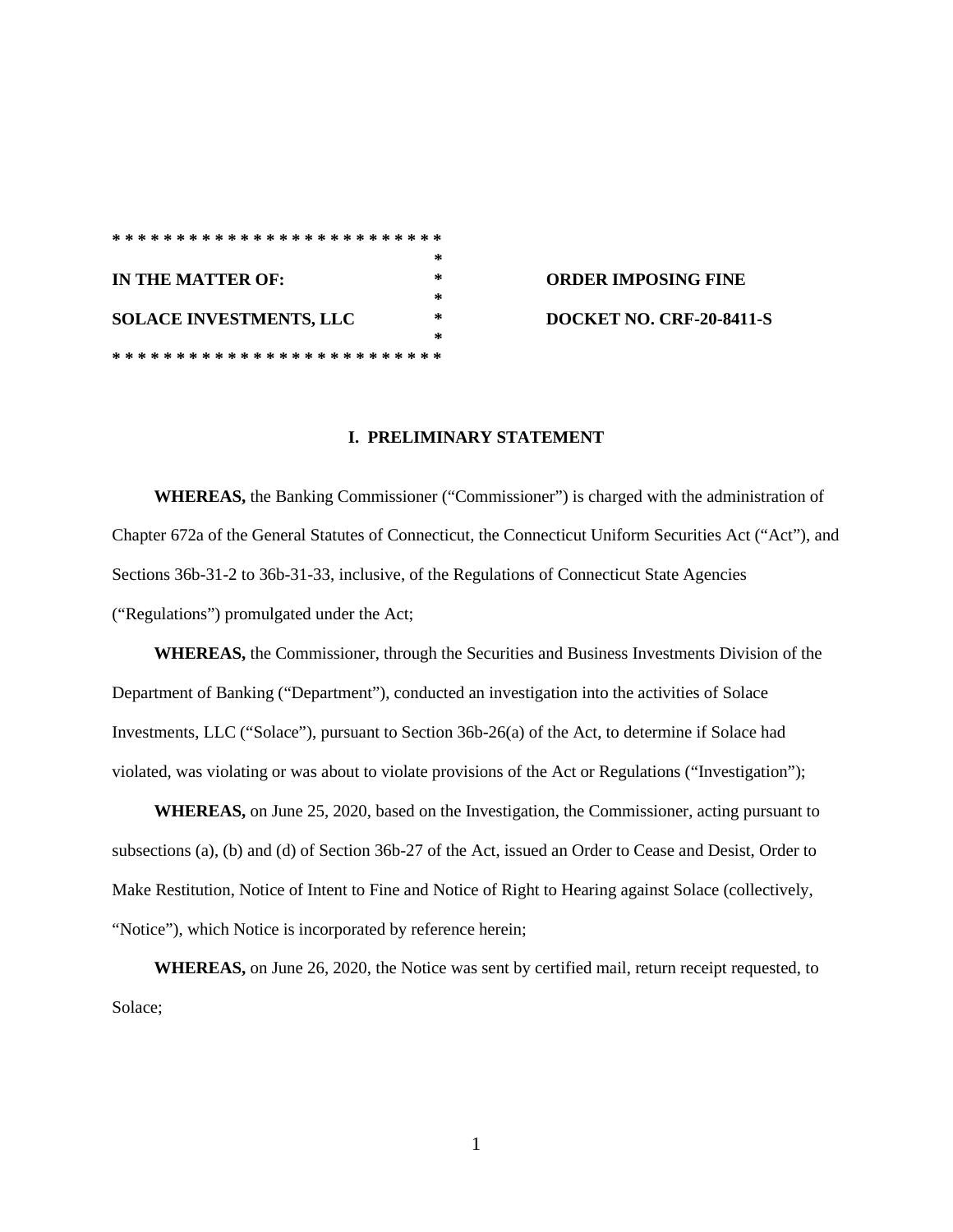**WHEREAS,** on July 8, 2020, the Notice was returned to the Department of Banking marked

"Return to Sender – Not Deliverable as Addressed – Unable to Forward";

**WHEREAS,** on July 15, 2020, the Notice was served on the Commissioner, and on July 15, 2020,

in accordance with Section 36b-33(h) of the General Statutes of Connecticut, Notice of Service on the

Banking Commissioner In the Matter of: Solace Investments, LLC dated July 15, 2020 ("Notice of

Service"), was sent by certified mail, return receipt requested, to Solace;

**WHEREAS,** Solace has failed to request a hearing on the allegations set forth in the Order to

Cease and Desist within 14 days of the date of the Notice of Service;

**WHEREAS,** on September 2, 2020, a Certification was issued rendering the Order to Cease and

Desist and Order to Make Restitution permanent as of July 30, 2020, which Certification is incorporated

by reference herein;

**WHEREAS,** Section 36a-1-31(a) of the Regulations provides, in pertinent part, that:

When a party fails to request a hearing within the time specified in the notice, the allegations against the party may be deemed admitted. Without further proceedings or notice to the party, the commissioner shall issue a final decision in accordance with section 4-180 of the Connecticut General Statutes and section 36a-1-52 of the Regulations of Connecticut State Agencies, provided the commissioner may, if deemed necessary, receive evidence from the department, as part of the record, concerning the appropriateness of the amount of any . . . fine [or] restitution . . . sought in the notice.

**WHEREAS,** Section 36b-31(a) of the Act provides, in pertinent part, that "[t]he commissioner may from time to time make . . . such . . . orders as are necessary to carry out the provisions of sections 36b-2 to 36b-34, inclusive";

**AND WHEREAS,** Section 36b-31(b) of the Act provides, in pertinent part, that "[n]o . . . order may be made . . . unless the commissioner finds that the action is necessary or appropriate in the public interest or for the protection of investors and consistent with the purposes fairly intended by the policy and provisions of sections 36b-2 to 36b-34, inclusive."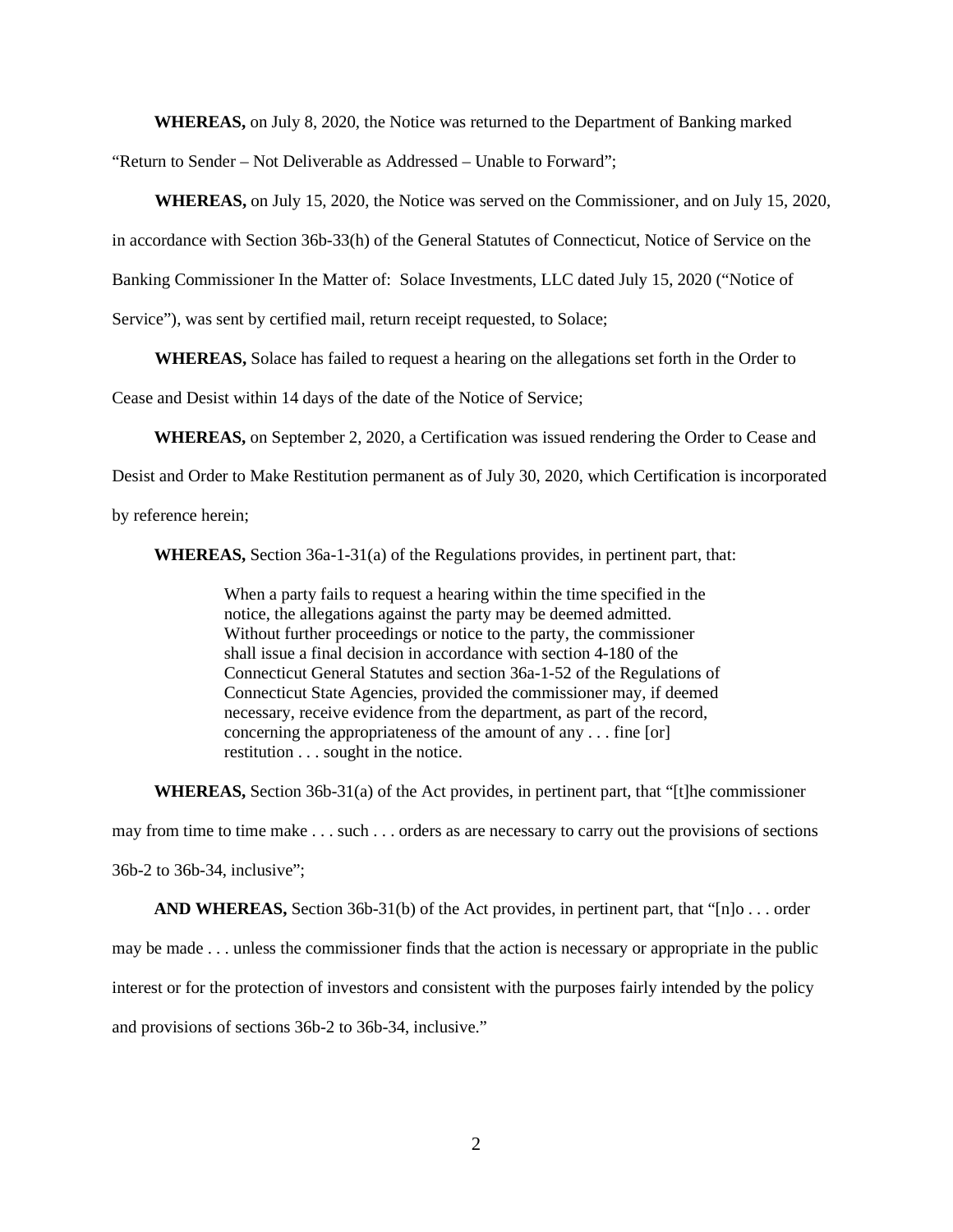## **II. FINDINGS OF FACT AND CONCLUSIONS OF LAW**

1. The Commissioner finds that the facts as set forth in paragraphs 4 through 28, inclusive, of the Notice, shall constitute findings of fact within the meaning of Section 4-180(c) of the General Statutes of Connecticut and Section 36a-1-52 of the Regulations, and that the Statutory Basis for Order to Cease and Desist, Order to Make Restitution and Order Imposing Fine set forth in paragraphs 29 through 34, inclusive, of the Notice shall constitute conclusions of law within the meaning of Section 4-180(c) of the General Statutes of Connecticut and Section 36a-1-52 of the Regulations.

2. The Commissioner finds that Solace committed at least one violation of Section 36b-16 of the Act, at least one violation of Section 36b-4(a) of the Act, and at least one violation of Section 36b-4(b) of the Act.

3. The Commissioner finds that the facts require the imposition of a fine upon Solace.

4. The Commissioner finds that the Notice complied with the requirements of Section 36b-27 of the Act and Section 4-177 of the General Statutes of Connecticut.

5. The Commissioner finds that the imposition of a fine upon Solace is necessary and appropriate in the public interest and for the protection of investors and consistent with the purposes fairly intended by the policy and provisions of Sections 36b-2 to 36b-34, inclusive, of the Act.

## **III. ORDER**

Having read the record, I hereby **ORDER**, pursuant to Section 36b-27(d) of the Act that:

- 1. A fine of Three Hundred Thousand Dollars (\$300,000) shall be imposed upon Solace Investments, LLC, such fine to be remitted to the Department by cashier's check, certified check or money order, made payable to "Treasurer, State of Connecticut", no later than fortyfive (45) days from the date this Order Imposing Fine is mailed; and
- 2. This Order Imposing Fine shall become final when mailed.

Dated at Hartford, Connecticut, this  $4th$  day of September 2020.  $\frac{s}{s}$ 

Jorge L. Perez

Banking Commissioner